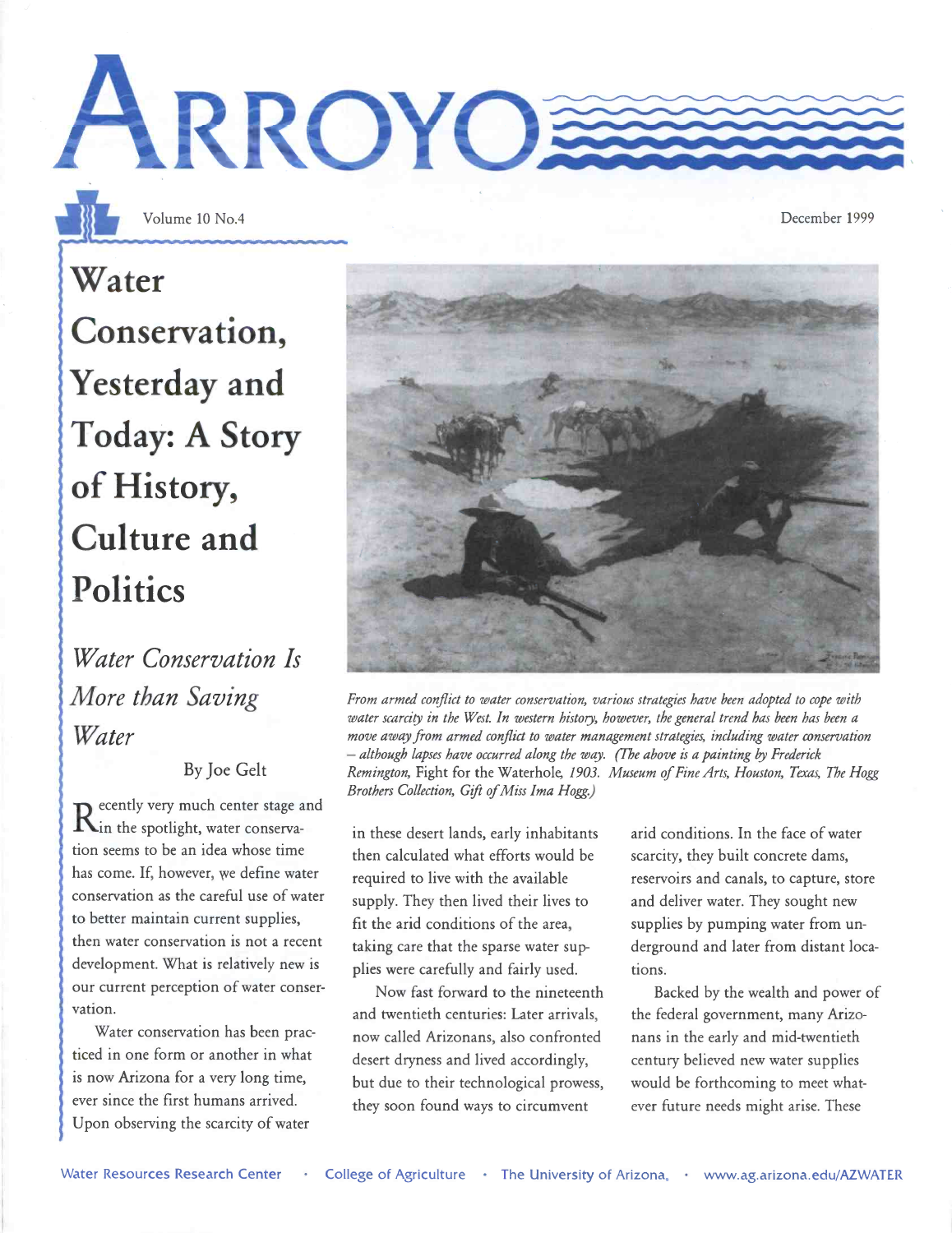## A New and Improved Arroyo

This issue of Arroyo comes with a redesigned format. Kyle Carpenter, WRRC's talented graphic artist, created what we consider to be a new and improved design. Its debut at the end of 1999 has nothing to do with the approaching millennium. It is just that after ten years of the same format a change was due. Also, with the new design, Arroyo and the Arizona Water Resource, the other WRRC newsletter, now share a similar look. They stand out better as WRR.0 sister publications.

were the salad days of water resources development. During these times, Arizona had as little interest in water conservation as it did in developing its own foreign policy. In fact, many Arizonans at this time likely viewed water conservation as a foreign policy.

(In truth, a utilitarian version of water conservation was being honored. Espoused by Gifford Pinchot, U.S. Forest Service head and close associate of Theodore Roosevelt, this philosophy advocated using natural resources to the best benefit of humankind, with resources developed for "the greatest good, for the greatest number, for the longest time.")

Whatever illusions Arizonans might have had about unlimited water supplies were eventually cut short by reality. Projects to obtain additional water supplies were proving to be prohibitively costly, both economically and environmentally. Not only that, but all the available water sources had been tapped, and Arizona had run out of renewable water supplies to exploit. A federal water resource project of grandiose proportions, the Central Arizona Project stands as a monument to the Age of the Big Water Project, its last hurrah.

Water managers now increasingly turned to what economists call "demand management" or, in other words, water conservation measures.

This represented a major shift in the managing of water resources. Practiced in the past to help resolve problems of water shortages, water conservation now gained official status, to be used to help resolve the dilemma of attempting to meet growing water demands with insufficient supplies. What was previously provided by new water development projects - pumps, canals, reservoirs, etc. - would henceforth be accomplished by public media messages, printed materials, education programs, rebate and retrofit device offers, landscape and plumbing ordinances and changes in water rate structures and price levels. Water conservation entered its modern phase.

#### Water Conservation as Idea

 $\mathbf 1$  current status of water conservawhe following brief review of the tion in the state is to encourage a broader understanding of the concept, beyond the view that water conservation begins and ends with the do's and don't's of saving water. For example, in line with most people's understanding of water conservation, a Connecticut water utility offers a brochure titled, "Water Conservation Starts by Fixing Leaks..." As the previous discussion demonstrates, however, water conservation is more than fixing leaks, installing low-flush toilets and planting desert vegetation. Water conservation also can be viewed as an idea that has evolved over time, in response to various historical, cultural and political forces.

In this light, it is not an exaggeration to consider water conservation as an exercise in democracy. Citizens are participating directly in a community cause when they practice water conservation. Unlike lawmaking, which involves citizens indirectly as they vote for candidates who then write and pass laws, water conservation involves direct citizen action. A householder either does or does not conserve water. And just as informed voters make better choices at the polls, consumers who more fully understand water conservation, its historical, political and cultural implications, are more likely to have a greater interest in saving water. Following, therefore, is a course of study of water conservation, its theory and practice, beginning with early frontier times.



Pete the Beak is the mascot in Tucson Water's Beat the Peak water conservation campaiçn. Pete is a very adaptable duck, taking on a different image each year. In 1987, Pete was a sax-blowing hipster, with the message that it is cool to save water. Various Pete the Beak images are found on the following pages.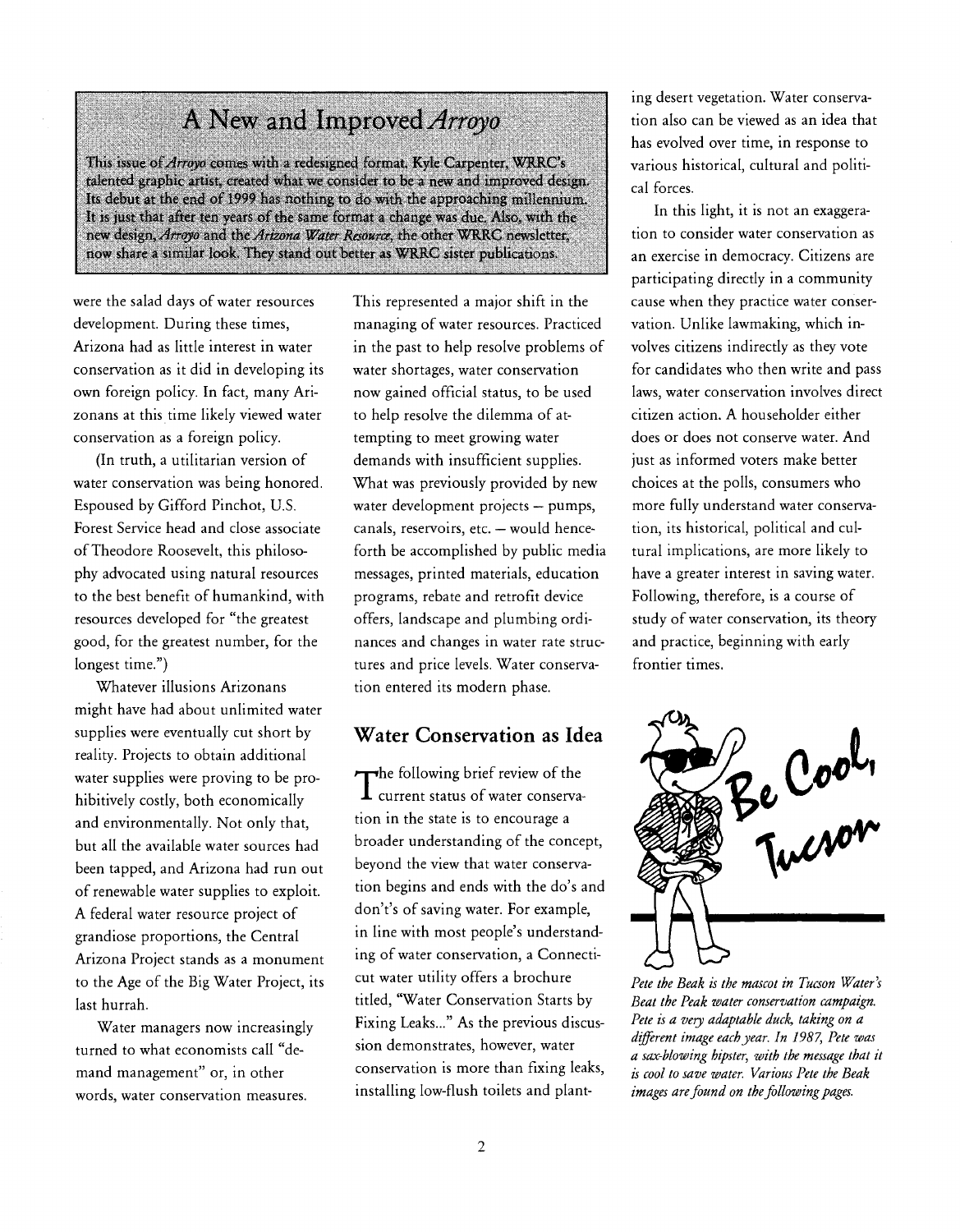### Conserving Water on the Frontier

 $\int$  reflects a modern sensibility. In pro  $\tau$  many people conserving water their minds, water conservation is linked to recycling and environmental preservation, all viewed as relatively recent developments in response to late twentieth century conditions.

Water conservation, however, also has a past. For a long time, Arizona residents have practiced water conservation. Whether what early prospectors and pioneers practiced was in fact water conservation as it is currently understood might be debated. Yet early accounts of efforts to cope with water scarcity on the frontier demonstrate a commitment that must impress and inspire contemporary advocates of water conservation. Further, a brief description of early efforts to make do with scarce water will shed some light on what we mean by water conservation nowadays.

A good character to begin with might be the solitary prospector trekking through the hot, dry desert lands in frontier Arizona. With water sources few and far between, the prospector carefully reckons what water might be ahead to slake his tightening thirst. Circling vultures and bleached bones bode ill for any miscalculations. The prospector undoubtedly makes every drop count.

In this extreme situation, with water a life-and-death matter, the prospector, when getting and using water, may not strictly speaking be practicing water conservation. In fact, it might be argued that he does not have the luxury of conserving water; he is merely ensuring his survival. Water conservation is generally thought of as a conscious commitment, with a person deciding whether to conserve water or not. The prospector's bleak condition precludes any choice in the matter.

Settlers coming to an arid or semiarid region to ranch or farm faced somewhat different circumstances than the prospector. Western author Wallace Stegner, who grew up on the arid plains, describes water conservation as practiced during his youth: "There was a whole folklore of water. People said a man had to make a dipperful go as far as it would. You boiled sweet corn, say. Instead of throwing the water out, you washed the dishes in it. Then you strained it through a cloth into the radiator of your car, and if your car should break down you didn't just leave the water to evaporate in its gullet, but drained it out to water sweet peas."

The Stegner family evidently had a very personal relationship to water. Water had a hand-me-down use, like valued family clothing passed on to other members. Water scarcity was a haunting specter but the family did not face the dire straits of the lonely desert prospector. (No circling vultures or whitened bones.) Yet, to live and farm on the semi-arid and arid prairie required that careful and frugal water use be a way life. To deviate from this past *Arroyo* topics is available upon course threatened hardship and failure.

Also worth noting, the Stegner household was an early practitioner of what we now know as graywater use. Household water was not limited to a single use, but was recycled to serve several purposes, from domestic, to agricultural and, considering its use in the automobile, possibly even to light industrial use.

Another historical narrative further demonstrates that an unwritten frontier water management plan mandated careful and frugal water use. Juanita Brooks, who lived along the Virgin River in Bunkerville, Nevada, a few miles from the Arizona border, described her early life on the frontier in Harpers magazine in 1941: "The Saturday bath water had an interesting history. Forced to serve more than one person, it must be used to wash out socks or overalls or to wipe up the floor before it was finally poured into the hollow around a discouraged rose bush or young tree."

The above families did not think of themselves as practicing water conservation. In fact, Stegner speaks of the "folklore of water" when relating his family's early water-saving experiences. Before law and public policy ruled the land, what was done to live in a land of scarce water reflected the customs, beliefs and traditions of the people settled there. Yet, at the same time,

Arroyo is published by the Water Resources Research Center, College Agriculture, University of Arizona, 350 N. Campbell Ave., Tucson, Arizona 85721; 520-792-9591. Each issue of Arroyo focuses on a water topic of current interest to Arizona. A list of request, and back issues can be obtained. Both list and past copies are available on the WRRC web site: (http://ag.arizona.edu/AZWATER/) Subscriptions are free, and multiple copies are available for educational purposes. The editor invites comments and suggestions.

Water Resources Research Center Director, Peter Wierenga Editor, Joe Gelt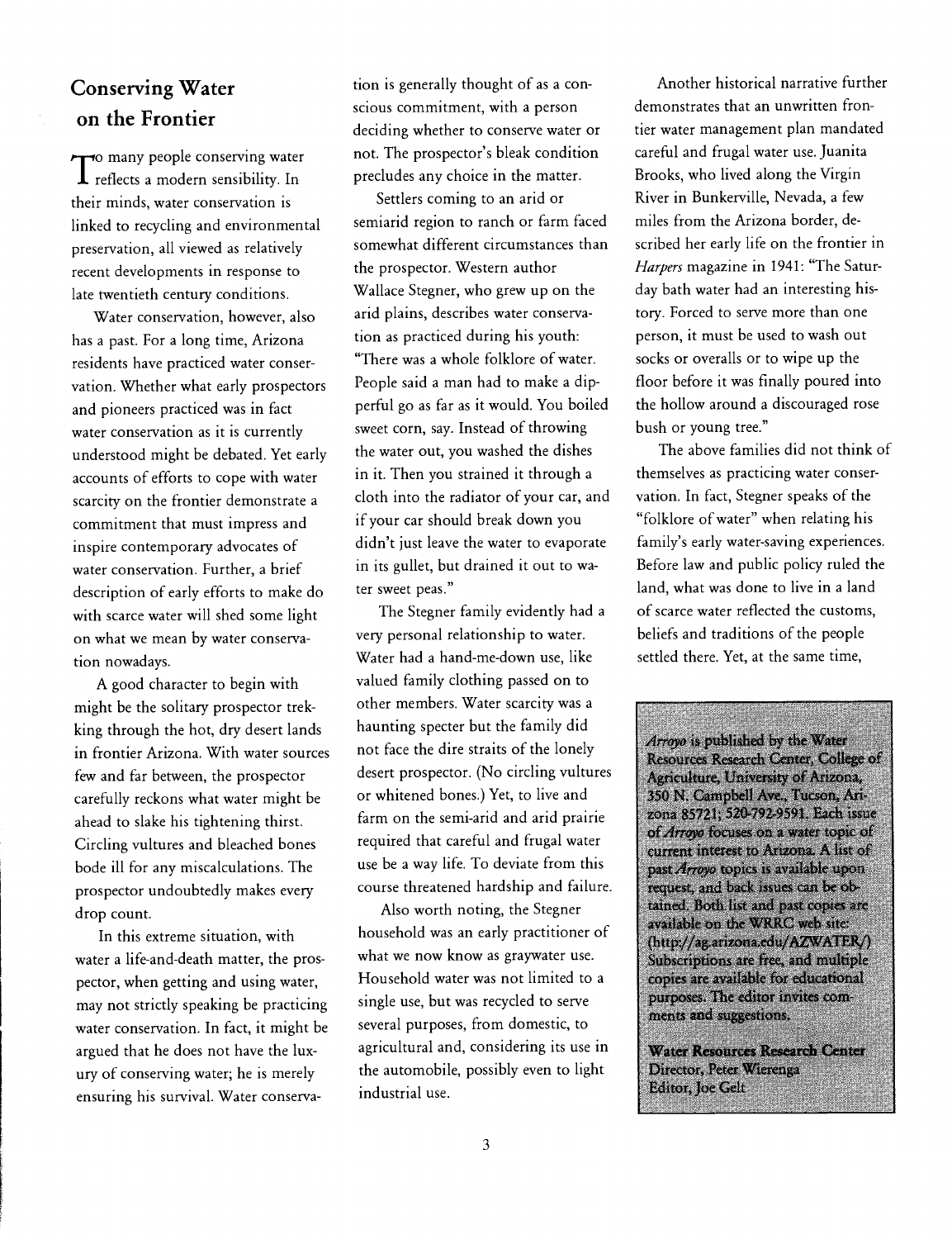their efforts surely would meet the Environmental Protection Agency's definition of water conservation: "Water conservation consists of any beneficial reduction in water losses, waste, or use.

Such stories of life on the frontier often are told to flaunt the bravado of rugged Old West individuals, to show that they are a race apart from contemporary westerners. They may or may not have been. What the stories do clearly demonstrate, however, is that water conservation in this setting was an unavoidable task, another necessary chore to perform like planting crops and milking cows. Success at conserving water determined whether or not a family coped with frontier conditions. Further, by carefully using water, frontier folks recognized and accepted the limitations of the natural environment. The psychology of water conservation operated at a very basic level. The politics of water conservation did not yet exist.

#### Early City Dwellers Save Water

 $\bm{D}$ what passed for urban areas on  $w$ wellers of early urban areas - or the frontier  $-$  faced their own challenges for getting and using water. Americans occupying the former Spanish Presidio of Tucson relied on the services of water vendors for some of their water supplies. Each morning a water vendor would drive his burros to a spring, to fill hide or canvas bags. His stock replenished, the vendor would then herd his laden burros through the dusty or muddy village streets, announcing in song that water was for sale, five cents per bucket.

Later, carts replaced burros, enabling the vendor to carry more water, thus increasing delivery capacity. More water could now be delivered more efficiently. A bucket of water sold for five cents, with payment made either at the time of delivery or weekly. Door jambs served as ledgers, with vendors recording amounts due on the strips of wood.

Early Tucsonans, however, had other sources of water when less high quality water would serve the purpose at hand. In efforts to stretch their budgets, residents reserved the pricey, five-cent water for drinking and relied on other sources of water for various household uses. For example, wastewater irrigated trees and gardens, and Santa Cruz River water would be fetched for bathing and laundry.



This is Pete the Beak in 1982, with the secret words, "Beat the Peak."

Viewed in a modern context, the water vendor might be considered the precursor of a water utility. Early residents of the Old Pueblo now become water consumers. This is a significant moment in the history of water conservation in the state, with both water provider and water consumer sharing an interest in the economics of water. The water vendor or provider seeks profits, and residents want the most goods or services from their expenditures. Water conservation

becomes an economic strategy to help balance the household budget. In this context, water becomes mainly a commodity. The folklore of water is replaced by the economy of water. Early Tucson residents appear to be practicing water conservation partly as we understand the concept.

(Perhaps two stories of Saturday night baths might dramatize this difference in attitudes about water, between water as a respected and valued resource and water as a commodity. Previously, Juanita Brooks was quoted describing how Saturday bath water would serve several needy bathers before being used for laundry and cleaning, then to water plants. In Flagstaff, another kind of bath-time ethic arose. Local legend tells of the custom of checking downtown saloons on bath night for neighbors with piles of chips before them. Such individuals were likely to be long occupied in playing poker. Their unguarded water barrels were soon emptied to provide an ample and luxurious bath to an unscrupulous opportunist. Both of these accounts are of people taking best advantage of available water resources, but with a striking difference.)

Individuals engaged in conserving water to maintain life on the frontier might represent a personal commitment to careful water use. With increased settlement and with more people competing for limited water resources, water use became a community concern and cooperation a necessity, for one and all to survive. When agreements or laws were worked out to determine water use, community atti-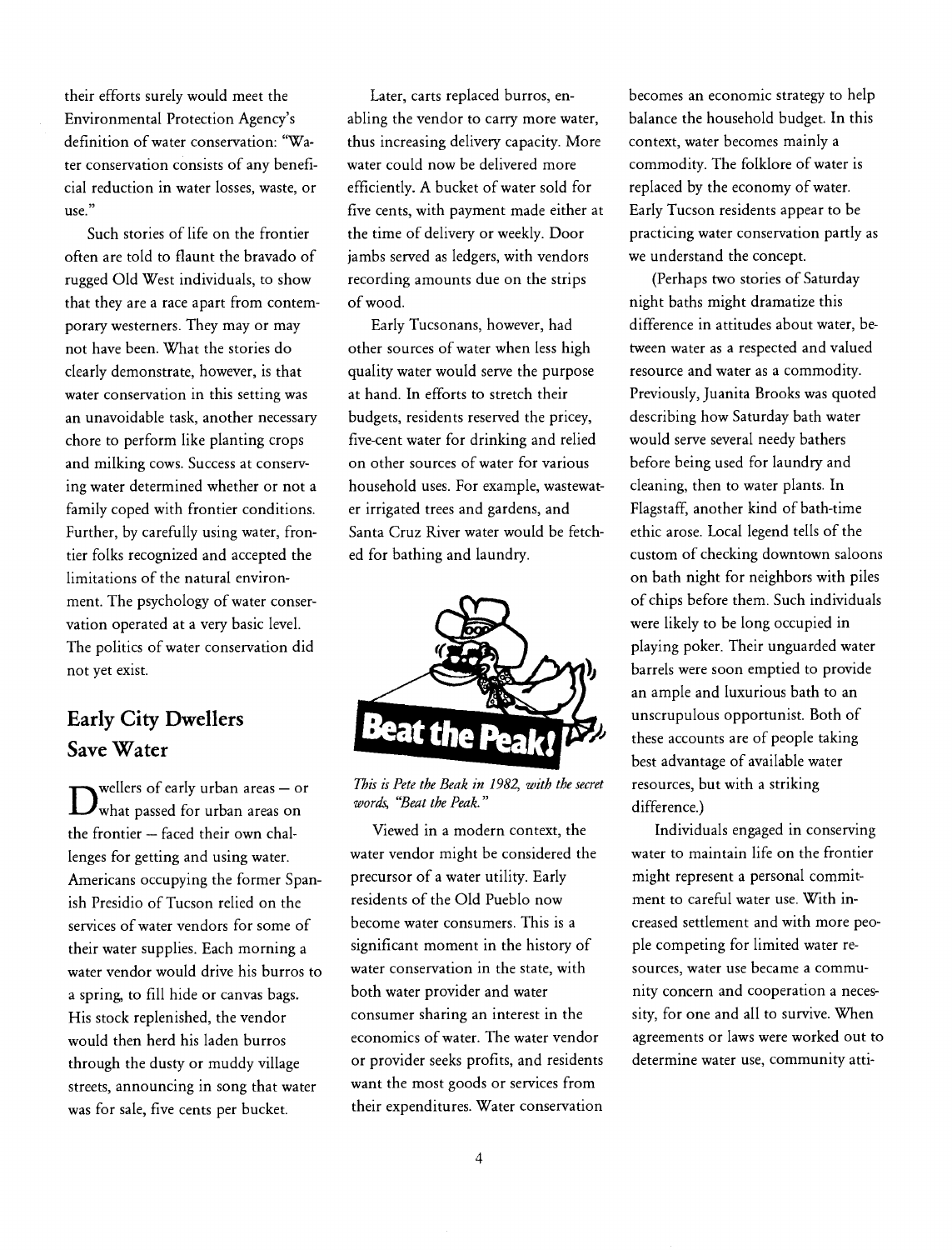# U.S. Population Up, But Water Use Down

Individual water users who wonder whether their conservation efforts really add up to much should take heart. Recent statistics show that despite a steadily mcreasing U.S. population, the nation is using noticeably less water. Compared to the record high consumption of almost 20 years ago, the United States is now saving 38 billion gallons of water per day. This is enough to fill Lake Erie in a decade.

According to U.S. Geological Survey statistics the nation is consuming 402 billion gallons per day for all uses. This is 2 percent less than in 1990 and nearly 10 percent less than in 1980.

The USGS has a compiled and reported national water-use statistics once every five years since 1950, using millions of figures supplied by state agencies. The above figures represent the period from 1990-95 and were released late last year. The USGS figures show that from 1950 to 1980 water use continually increased, and since the mid-i 980s water use declined.

"The nation is clearly using surface and groundwater resources more efficiently," says Robert Hirsch USGS chief hydrologist. "Enhanced citizen awareness of the value of water and conservation programs in many communities across the country have helped cut water use in spite of continued population growth."

Although individual householders have indeed done their part to conserve water, agriculture and power generation have the biggest effect on total water use. Crops and electric power plants consume about 80 percent of the nation's water. In fact, more efficient irrigation accounts for most of the recent downward trend.

tudes and values played an important role. Since water conservation is the flip side of water use, examining these attitudes and values will provide some clues to understanding certain public responses to water saving strategies in this region.

#### Water and Culture

 $\bm{D}$ water can take on many meanepending upon the perspective, ings, whether interpreted by a hydrologist, a lawyer or a farmer, to name just three interests. Not often thought of as a commentator on water, an anthropologist also might have something to say on the subject. This is because water can be thought of as cultural artifact, with various cultures and societies interpreting its significance differently. For example, three early cultures to have inhabited Arizona and the Southwest - Indian, Spaniard and American - valued water in different ways. A brief discussion of how each of these cultures valued water will show some compatibility and incompatibility with modern water conservation sensibilities.

Indian In many traditional Indian societies water had a spiritual significance and was prominent in myth and ritual. Rain might be considered a blessing and drought a punishment, with humans benefitting or suffering depending upon what they did or failed to do. For example, the Tohono O'odham perform a saguaro ceremony to bring rain.

For some tribes, nature had an intrinsic value unto itself, beyond whatever physical benefits it provided humans. Some tribes even attributed thoughts and feelings to animals, plants, stones and springs. More than

a physical reality of various categories - water, minerals, plants, and animals - nature formed an interconnecting web, with the boundary between the human and nonhuman not always clearly drawn. Some tribes even believed that humans, through their own efforts or the machinations of others, can take on the form of rocks or become trees, coyotes, fish, ducks or other creatures.

The idea that water can be owned, to be bartered or sold, was foreign to many Indians. Water like land transcended the needs or desires of any individual, or even group of individuals; instead water was an essential element of nature to be shared by humans, animals and plants.

Spanish To the Spanish, nature was not sacrosanct. What it bestowed rivers and streams, woodlands, minerals, soils and animal and plant life  $$ might be considered a divine gift, but one to be subdued and exploited for the glory of God and civilization. Las Siete Partidas, a 1265 codification of Spanish law used as the basis for the legal system in the New World, stated, "Man has the power to do as he sees fit with those things that belong to him according to the laws of God and man." Above all else, however, water was to be used to ensure survival of families and local communities.

To the Spanish, ownership of water was not a troubling issue. Spanish law clearly determined the crown to be the preeminent owner of lands and waters in the New World. The crown, or more likely its designees, could either grant ownership or merely temporary use. Until such allocations were made, New World settlers shared the royal patrimony.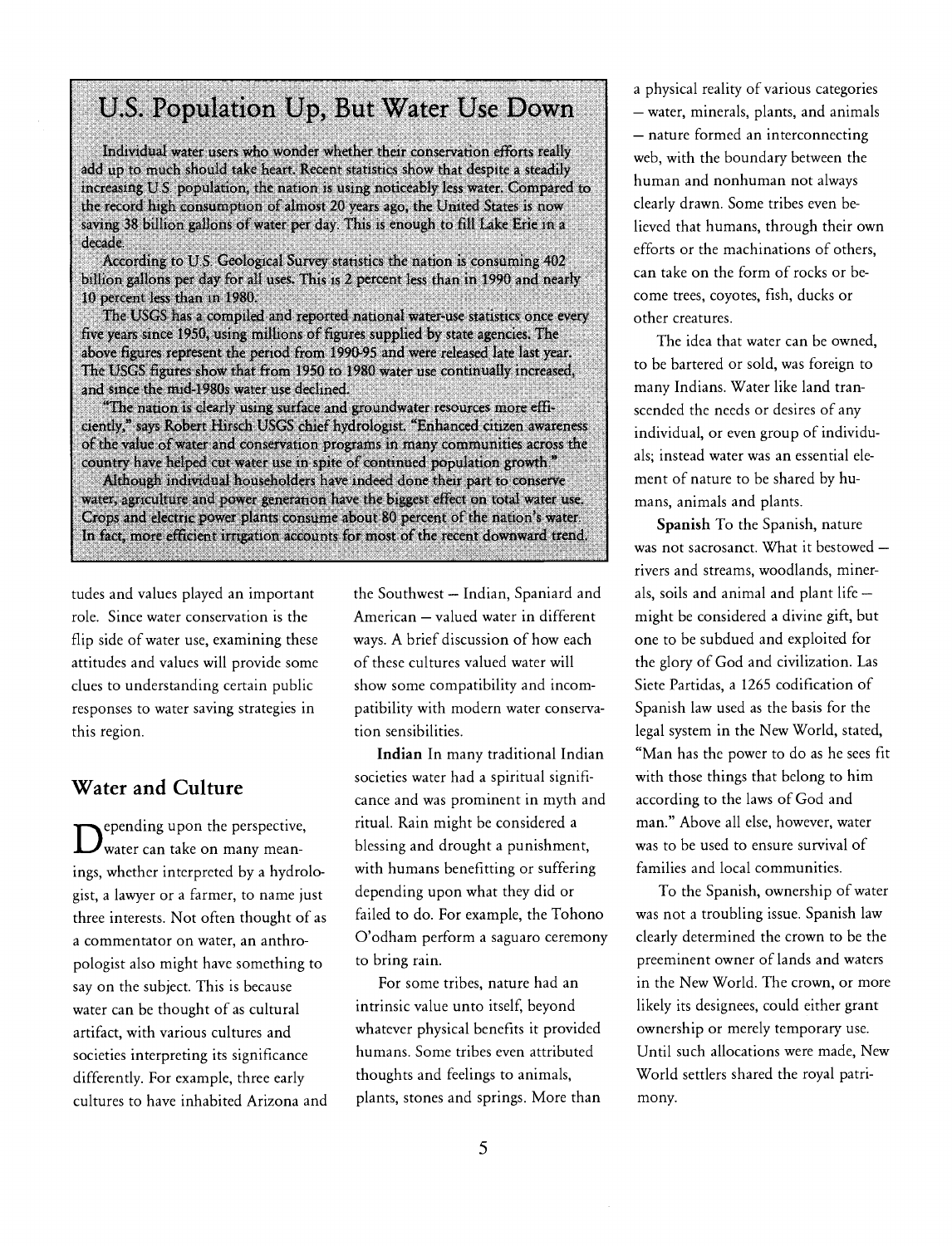Adopted about 1783, the Plan of Pitic defined community water rights along what is now northern Mexico and the U.S. Southwest. Basic to the plan was the right of all citizens to share the town's water, along with other natural resources. Since water was for the benefit of all, no one possessed a superior right, to be applied to the disadvantage of fellow residents. Neither a person nor a family could claim rights to specific volumes of water. The quantity varied according to individual and community needs and the available supply.

Americans With the Americans came another understanding of water, one more suitable for a nation of individuals, with each citizen believing in a right to pursue a personal destiny, even if the quest is not in the best community interest.

To the Americans the western lands were a treasure trove, their gifts for the taking. Like the Spanish, the Americans valued the environment, not because of any intrinsic values of its own, but as a means of political, social and economic gain. An essential difference between the two cultures, however, must not be overlooked. Hispanic culture was more communal, with a greater reliance on authority, both God and king. This view contrasted sharply with the American tradition that believed in individual rights and minimal governmental interference.

Conditions in California seemed to favor this latter approach. Government institutions and authority were remote, and miners confronted immediate problems. For example, miners needed water for various mining operations. The land might be blessed with minerals, gold being the most desirable, but

water was needed to extract the precious metal. Water supplies, however, were limited, with relatively few rivers, and precipitation was infrequent. Further complicating the problem, the ore-bearing soil often was located at a distance from a stream or river, frequently many miles. The obvious solution was to divert water from its source, and miners, ever hopeful of striking it rich, did divert. They expended great labor to build "wooden sluices, iron pipes, ditches, and whatever else that worked."

What became obvious to all, even to the most hell-bent, self-serving prospector, was that uncontrolled or unregulated diversions meant ruin. With no advice forthcoming from government  $-$  nor, of course, was any desired  $$ miners set out on their own to allocate water. According to frontier tradition, an authority miners respected, those who arrived first possessed superior rights. First applied to land and mineral claims, this principle also served for water and became the foundation of the prior appropriation doctrine.

Usually summarized by the aphorism, "First in time, first in right," the prior appropriation doctrine ensured that those who first used water could not be deprived of their rights by latecomers. Maintaining this privileged water right involved certain minimal requirements; i.e., a water user must continually use the water for a beneficial use. Beneficial use at first meant mining, but was later applied to agriculture, manufacturing and other purposes deemed to be beneficial. Arizona surface water law is based on prior appropriations.

The prior appropriations doctrine represents one of the earliest official

strategies of allocating scarce water resources among competing water users in the American West. The doctrine is based on an assumption that remains active today: i.e., water is a commodity to be used, its value determined by whatever material benefits are gained through its use, whether corporate profits or a residential swimming pool. This assumption is a thread that runs through much of western U.S. history and is a challenge to water conservation efforts today.

#### Tapping the Hidden Waters

ter conservation is linked to water use. Water being a finite resource its excess use and the resulting shortage often prompts efforts to conserve it. More than surface water, which is regulated by the prior appropriations doctrine and its water-consuming rationale, groundwater, its development and exploitation, provides a study of an awakening awareness of the value of water conservation.

In early Arizona history, reliance on surface water sources limited human ambitions, especially of those settlers anxious to take up ways of life that flourished in other parts of the country. Surface water sources available from the few Arizona rivers and streams would not be sufficient to enable urban areas to grow and flourish and agricultural operations to expand. What was needed was another source of water to enable settlers to develop what they believed to be the full potential of the region. Groundwater was this other source of water.

Groundwater use would eventually raise serious concerns about depletion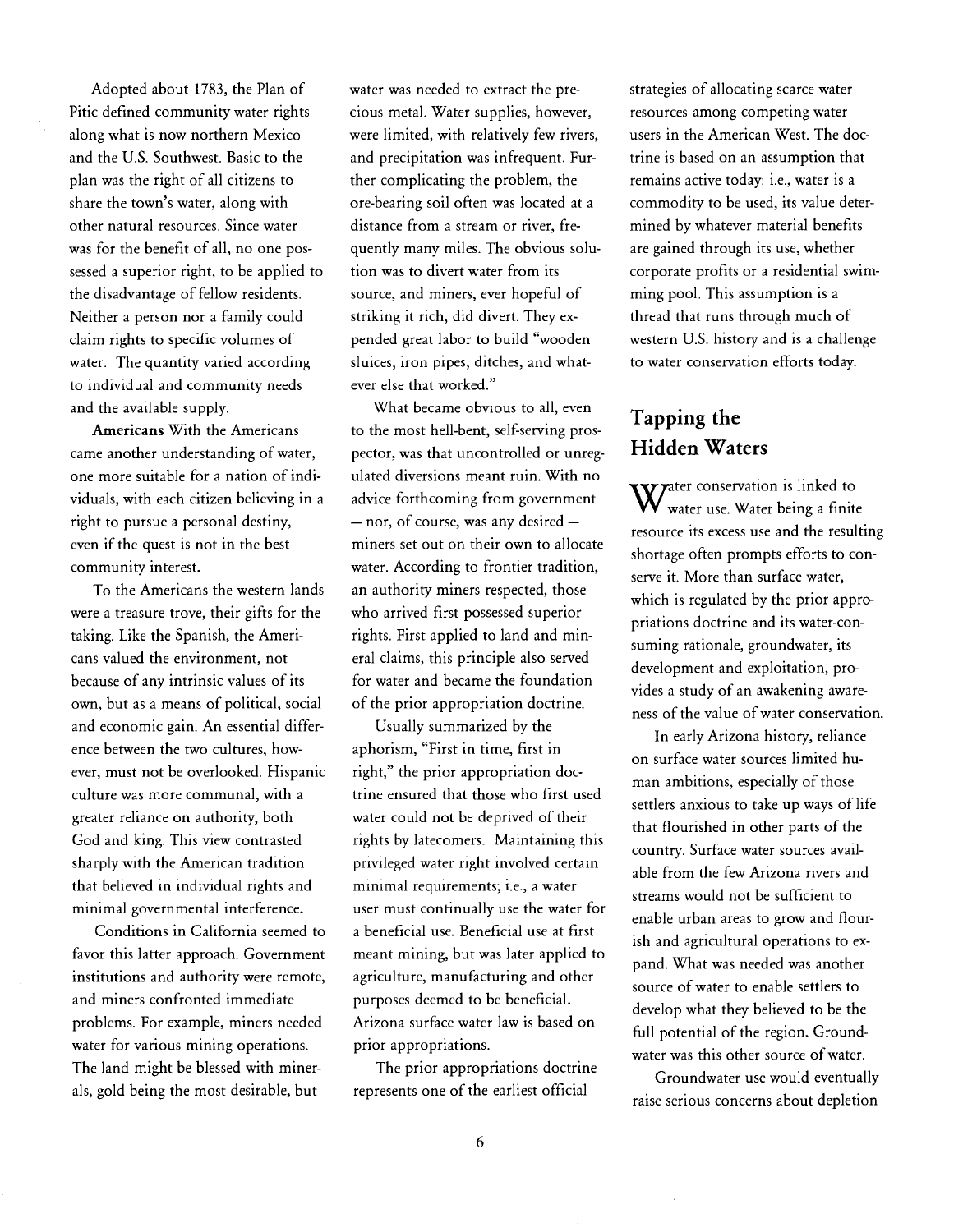and the need to conserve water. Preserving groundwater resources would be the cause to involve state government in water conservation, with laws passed at various times in efforts to regulate groundwater withdrawal. Also of significance, pumping groundwater required major technological innovations, thus raisìng an important issue - the use of technology in developing water resources. All this would come later; at first, however, groundwater was a limited and a generally inaccessible resource.

Early settlers in the area were aware of the existence of groundwater. Spaniards had dug wells in areas with a high water table. In fact, water tables were sufficiently high in early Tucson history that wells were fairly common.

Around 1870, windmills began to be used, tall, gangling structures with rotating blades to bring groundwater to the surface. An early account of Tucson at this time describes most homes and business as having windmills to provide individual sources of water. Historian Walter Prescott Webb wrote, "The windmill was like a flag marking the spot where a small victory had been won in the fight for water in an arid land." It would seem that Tucson was celebrating a string of victories within its desert setting.

Hand-dug wells and windmills provided settlers with rather limited groundwater supplies since their subterranean range was rather shallow. Steam powered pumps, in use by the end of the nineteenth century, allowed greater access to groundwater. In 1899, the Tucson Water Company's first steam-driven pumping plant could pump 1,250 gallons per minute from a 40-foot well. Pumping technology

continued to improve, and in 1914, new and improved pumps were installed for use in six wells, each capable of pumping one million gallons of water per day from greater depths than were tapped before.

Previously mostly out of reach, groundwater, seemingly a buried treasure, now appeared to be a plentiful resource, at first benefitting mainly Arizona agriculture, but with urban areas soon getting their generous share too.

The 1920s were boom times for Arizona farmers. Not only were pumps becoming more efficient, but the power to work them was inexpensive. Meanwhile cotton prices increased.



In 1993, Pete the Beak was a rock n' roll Elvis impersonator.

Good judges of the prevailing weather, economic as well as climatological, farmers took advantage of these favorable conditions to plant more and, as a result, to pump more. Then a drought in the 1930s raised water consciousness in the state. Concerns about excessive groundwater use were raised, and efforts to control pumping began

to be taken seriously. Water conservation emerged as an issue

### Regulating the Use of Groundwater

 $\mathbf{v}$ ith a number of farmers drawing great quantities of water from a common source, a different strategy was needed than what prevailed during frontier days when settlers regulated and managed their own water supplies. A successful conservation program at this larger scale called for an enlarged regulatory and water management role. Government took up the challenge and intervened, and the politics of water conservation emerged.

Government regulation can be tricky business in Arizona. It is often viewed as intrusive and against the pioneering grain of the independent and self-sufficient settler, at least as this figure is understood in popular culture. For example, legislative hearings of 1947 regarding proposed groundwater legislation elicited the following remark from a farmer: "Who is going to tell me what to do and how to do it? If my land is destroyed through lack of water I want to destroy it myself; I don't want you to do it." This defiant statement expresses an attitude to contend with back then and to be considered even now, especially when regulation of natural resources is at issue.

By the early 1940s, various proposals were made in the Arizona Legislature, for studying, writing and passing a groundwater code. Realizing it was to its benefit, the agricultural sector took a special interest in the passage of a groundwater code, with the Arizona Farm Bureau Federation calling for a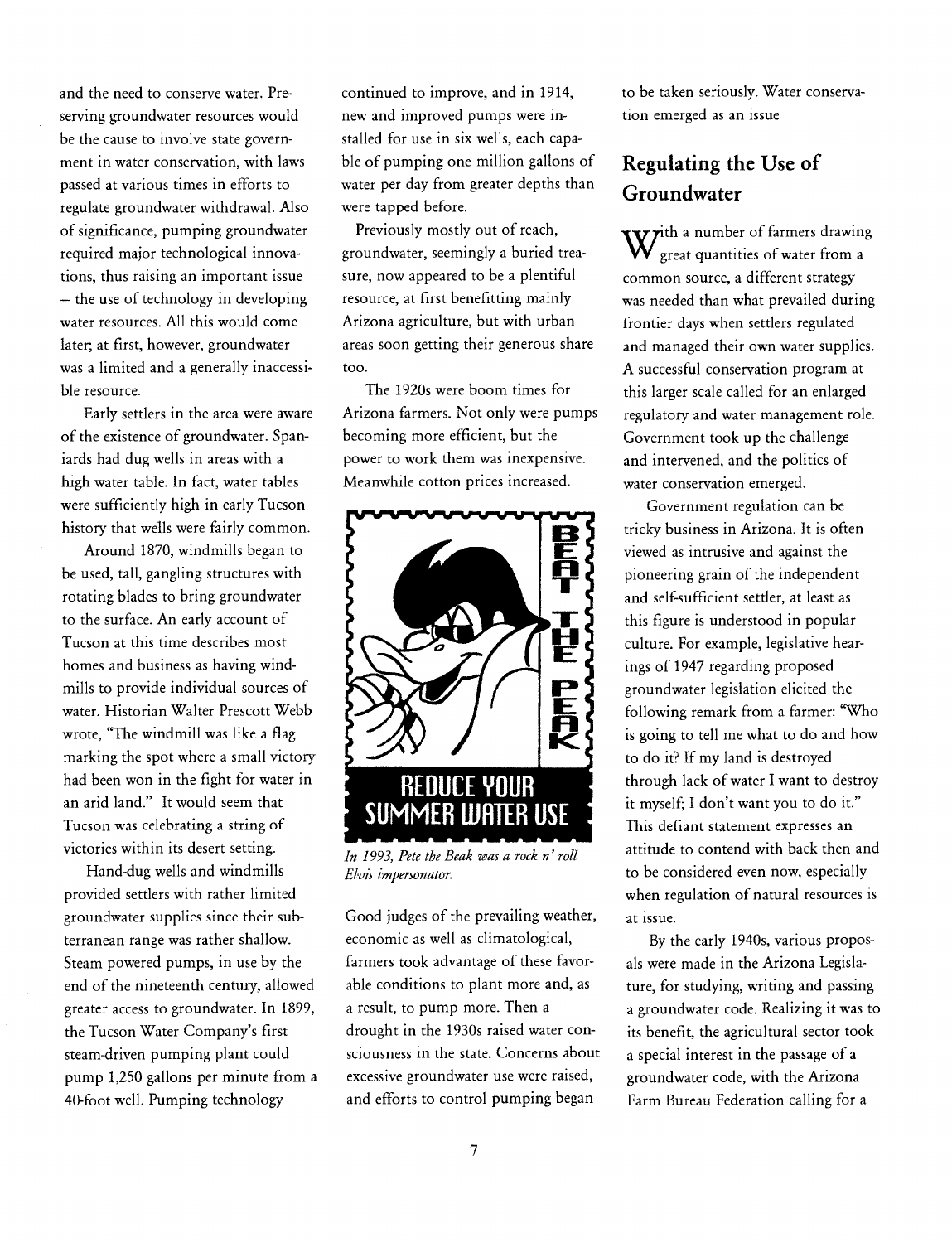code as early as 1942. A U.S. Geological Survey study of major groundwater basins at this time provided further evidence of the need for legislative action. The agency found in one especially heavily developed area of the state the annual safe-yield was being exceeded by 18 times. Safe yield means a long-term balance between the amount of groundwater pumped each year and the natural and artificial recharge occurring annually.

Meanwhile groundwater pumping continued apace. Pumping technology advanced after World War II, making it economically feasible to pump water The windmill is a low-tech from depths of as much as 500 feet to device for bringing ground-<br>he used for growing cotton wegetables be used for growing cotton, vegetables and citrus. The result was an increase in irrigated acreage, from 768,000 acres in 1945 to 1,279,000 acres in 1953, occurring mostly in areas of the state dependent on groundwater.

Growing concern prompted the Legislature to enact the Arizona Critical Groundwater Code in 1948. The 1948 law, however, was deemed deficient by all concerned, its recognized purpose to slow down the rapid depletion of groundwater, not to solve any long-range safe-yield problems. The new law sufficiently rankled Representative Murphy of Maricopa County that he mixed his metaphors in his displeasure. He said the code was "as weak as restaurant soup and should have been sent from the Senate with crutches."

As expected, the 1948 Code proved ineffective. Enforcement was lax due to budgeting problems, and various legal skirmishes ensued. And, most troublesome of all, the rate of groundwater withdrawal increased. Studies and recommendations followed, all to no

# Technology, a Mixed Bag When Using or Conserving Water



In the settling of the West, much is made of human initiative, often understood as sheer physical stamina or the willingness to take on harsh, demanding conditions. The human initiative that helped win the West, however, was more than just physical. Also involved was human ingenuity, the creative mental activity that triumphs over seemingly insurmountable problems. Technology is one manifestation of human ingenuity.

Technology in the form of the gasoline or eclectic power pump increased access to groundwater. Aquifers now could be exploited, their waters more fully extracted for human consumption. Greatly increased population and groundwater overuse resulted, causing some observers to question whether technology again enabled humans to overreach themselves. Charles Bowden in his book Killing the Hidden Waters calls groundwater pumping "an intruder in the water schedule."

In the history of water use and conservation, however, technology plays a mixed role, from providing the tools to exploit groundwater reserves to inspiring the know-how to develop water saving and water management strategies, such as lowflow toilets, greywater systems. inproved treatment for water reuse, effective groundwater recharge methòds, better irrigation techniques etc., all contributing to a more effective use of water.

The history of water use and conservation then might support the controversial premise that problems created by technology can be resolved by further technological applications. In at least one instance, however, a rechnological improvement led to increased water use, although few would take issue considering the derived benefits. Viewing the lowly outhouse as a no-flow toilet and precursor of the lowflow toilet may seem playful, but the historical comparison demonstrates that technological progress at times comes at a cost of increased water use.

effect. One more effort to pass an effective groundwater code came to naught in 1954 when the Legislature failed to act. For all practical purposes no effective regulation of groundwater pumping was in place until the passage of the Groundwater Management Act in 1980. In the meantime, instead of government regulations, short-term economic considerations ruled; i.e., pumping costs, not conservation, determined groundwater exploitation.

## 1980 Groundwater Management Act

 $\bigcup$ again made the legislative agenda oncern about groundwater overuse when the Groundwater Management Act was passed in 1980. The Arizona Legislature passed the law at the urging - some claim it was in response to a  $threat - of the federal government.$ Whatever might have transpired between the two parties, a bargain was in fact struck: the state would take mea-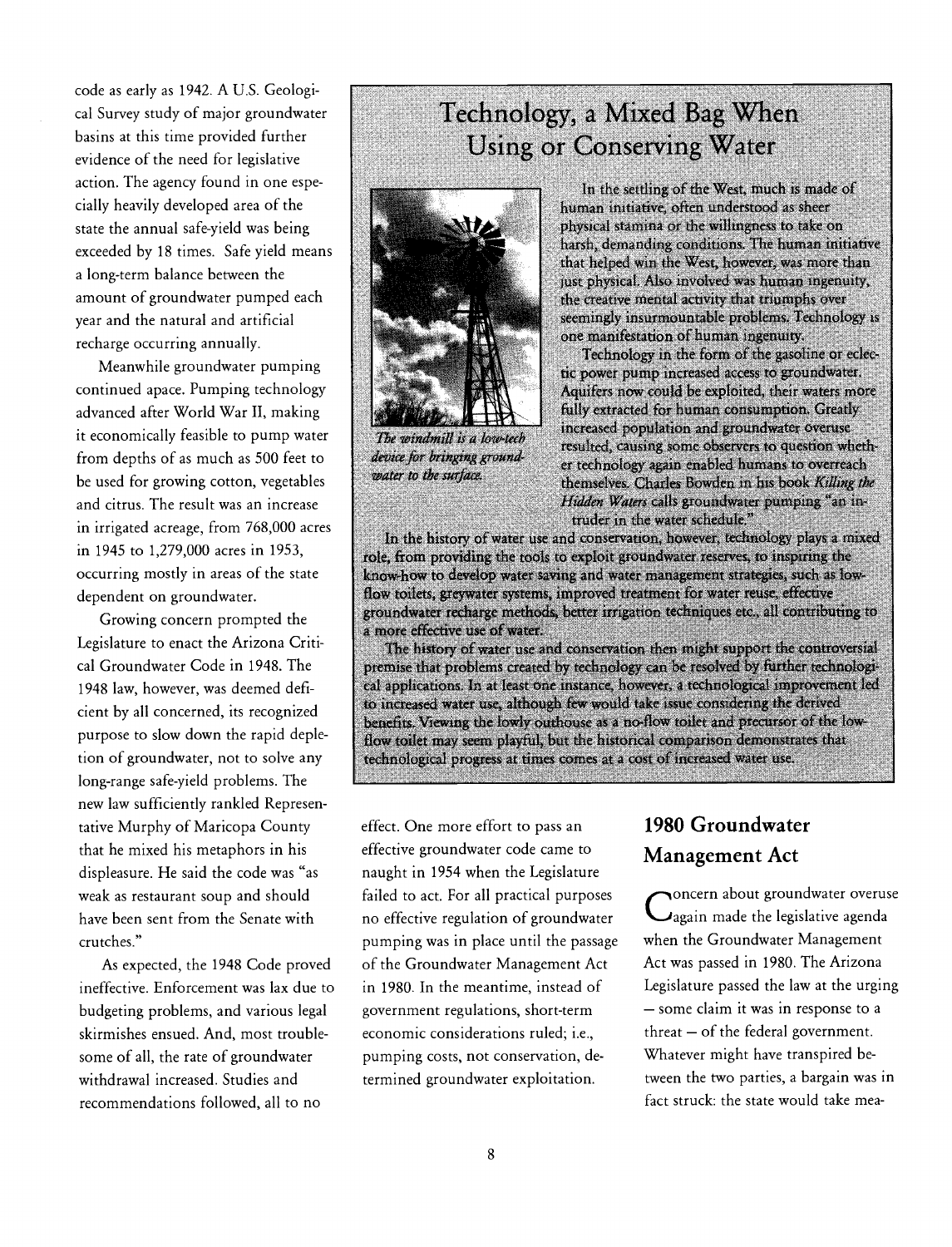sures to control groundwater use and the federal government would complete the Central Arizona Project. The GMA was the result of political maneuvering, and water conservation became the law of the land. The GMA stands as the cornerstone of the state's water conservation efforts.

With the GMA, serious efforts to conserve groundwater were now to be undertaken, backed by the power of the state. The Arizona Department of Water Resources was established; its responsibilities included devising and administering mandatory conservation measures in various areas of the state. Groundwater use in designated areas now would be carefully regulated, with management plans outlining specific conservation goals for various classifi $cations of water users – agricultural,$ municipal and industrial. That the state became a major player in determining water use in declining groundwater areas represented a major departure from previous conservation strategies.

The GMA established four Active Management Areas. AMAs are areas with severe overdraft problems, and the original AMAs are Phoenix, Tucson, Prescott and Pinal County. Later in 1994, the Tucson AMA was divided to form a Santa Cruz AMA. AMAs contain about 80 percent of the state's population, with 70 percent of the overdraft occurring in these areas. The primary management goal of the Phoenix, Tucson and Prescott AMAs, the most populated areas of the state, is to achieve safe-yield by the year 2025.

The AMAs are to accomplish their safe yield goal by developing and implementing a series of five management plans over time, with the first

occurring 1980-1990; second 1990- 2000; third 2000- 2010; fourth 2010-2020; and fifth 2020-2025. Each management plan is to establish water conservation requirements for the different categories of water users. In general, the requirements become progressively more stringent with successive plans as the AMAs progress toward the safe yield goal. If all goes according to plan, each successive management effort will represent a greater measure of groundwater saved.

Along with putting various types of water users on notice that they are obligated to conserve groundwater, the GMA granted generous regulatory powers to the AMAs to ensure that water users adhere to water saving management plans. For example, an AMA can set irrigation efficiencies for each farm unit within its jurisdiction.

Residential water use is classified as a municipal water use and represents a significant amount of water. For example, municipal water use in both the Tucson and Phoenix AMAs is approximately 40 percent of total water used within each AMA. Of that percentage, residential water use makes up about 60 to 64 percent.

Although the GMA may not be a household term, the effects of the act are felt by domestic or residential water users. The act sets conservation requirements that must be met by municipal water providers or water utilities, with individual targets set for each municipal provider based on water use patterns within its service area. Municipal water conservation goals are measured as gallons per capita per day (gpcd).

To help meet gpcd goals, water providers encourage their customers to practice water conservation. Utilities accomplish this task through various outreach efforts, including public media messages, a plethora of printed materials, education programs, and rebate and retrofit device offers. Water rate structures and price levels also might be altered to increase the economic incentive for householders to save water. Unlike income tax laws, for example, the GMA does not impose a legal obligation directly on individual water users or citizens. Instead, conservation goals are set for water providers, who, in turn, encourage consumers within their service area to use water wisely.

Unlike the 1948 groundwater code, the GMA is believed to be more hearty than restaurant soup and able to stand on its own in many respects. Yet questions have arisen about the GMA's effectiveness at promoting water conservation, both in the long view of achieving safe yield and in the more immediate task of enforcing water savings among the state's water consumers. Various loopholes in the law and Arizona's rapidly growing population may mean trouble ahead, with greater and more frequent water shortages. A recent state auditor general's report cast doubt on the state's ability to achieve safe yield in Phoenix, Tucson and Prescott AMAs by 2025 as planned.

One of the criticisms of the GMA is that it measures water savings by gpcd. In effect, this means the law seeks to decrease the amount of water each person uses, without taking into consideration increases in population. If water consumers each use less water while at the same time total population expands, a net increase in water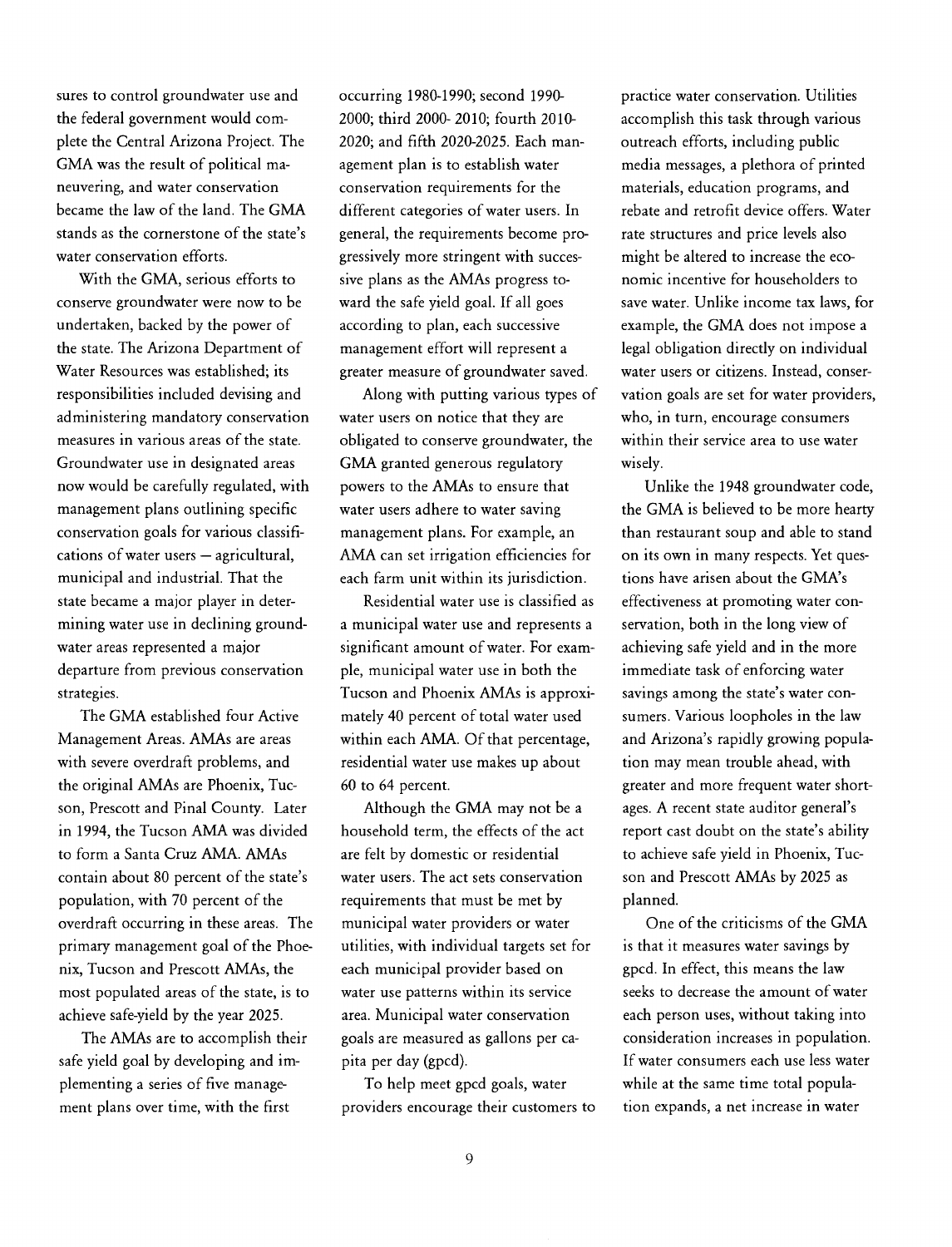use could result. At one level water conservation goals might in fact be met, but in the broader view a larger population means more water will ultimately be consumed. Critics ask, "Where then is the water savings?"

Critics also question the effectiveness of the GMA regulating utilities or water providers as the means of promoting water conservation among water consumers or "end users." Utilities are basically in the business of providing safe, affordable water and lack the authority to pressure customers to save water. Some critics say regulatory efforts might prove more effective if targeted directly at the end users, resulting in greater water savings. The GMA directly regulates water users in the agricultural and industrial sectors, and a similar approach could be applied to the municipal sector.

## Water Conservation for What?

uestioning the purpose of water conservation might seem to belabor the obvious. This is because water conservation often is perceived as an unqualified good, its cause just, its methods fair and its motives pure. (A Southern Arizona Water Resources Association newsletter stated: "Water conservation is like motherhood and apple pie ... something we know is innately good, especially when we live in a desert.") Yet, differences of opinion exist about the rationale behind water conservation programs and even whether such efforts are, in fact, needed.

To some people water conservation is a solution to a problem that does not exist. If they live in Tucson, they



In 1989, Sheriff Pete the Beak was on the lookout for water wasters. Don 't let him catch you watering about sundown.

may observe that life goes on in the city, seemingly not inconvenienced by a lack of water. Not only are present residents well supplied and well watered, but evidently there is enough water to spare for ongoing growth in the area. People living in the Phoenix area may feel comforted by the series of reservoirs storing water above the city, to be released upon demand to head off any threats of shortages. Why take on the burden of conservation when water seems not to be a problem?

Others consider water just another commodity, its consumption determined by perceived need and the ability to pay. According to this scenario, people need not be frugal with water if their preference is for lush landscaping, backyard swimming poois or fullflowing toilets and faucets. Why should such people suffer the inconveniences and discomforts of water conservation if the way they choose to live requires heavy water use? Who is to say that native vegetation is preferable to turf? Such people believe that their willingness to pay for excess amounts of water entitles them to whatever quantities they desire.

Still others are guided by what they perceive to be a higher set of principles that values water beyond supply and demand and its direct use. That water is a scarce resource in a desert environment means water is to be used carefully in such areas. Even where relatively plentiful, water is still valued as a natural resource, to be respected and used wisely. As Helen Ingram wrote in her book, Water and Poverty in the Southwest, "This is not a rational choice to plug leaks and fix leaky faucets, but rather a deep feeling that waste or excess is incompatible with and even irreverent toward such a valuable and fundamental part of the environment." To such people water conservation is not a strategy, but an ethic, best understood as conforming to a system of moral principles or values.

Others argue they would gladly conserve water except they are wary that their efforts might not be put to good purpose. They believe water conservation is a good cause made at times to serve questionable ends, even used to accommodate additional growth and development. They fear that water savings resulting from residents getting by on less water might mean more people moving into the area, to share supplies freed up by the conservation efforts of others.

Suspecting a hidden - or not so hidden - agenda favoring growth and development in a water conservation program is justified, both from an historical and also more contemporary perspective. The presence of such an agenda rankles those whose commitment to water conservation follows much different lines. For example, if you believe that saving water is an inherent good in itself, you may resent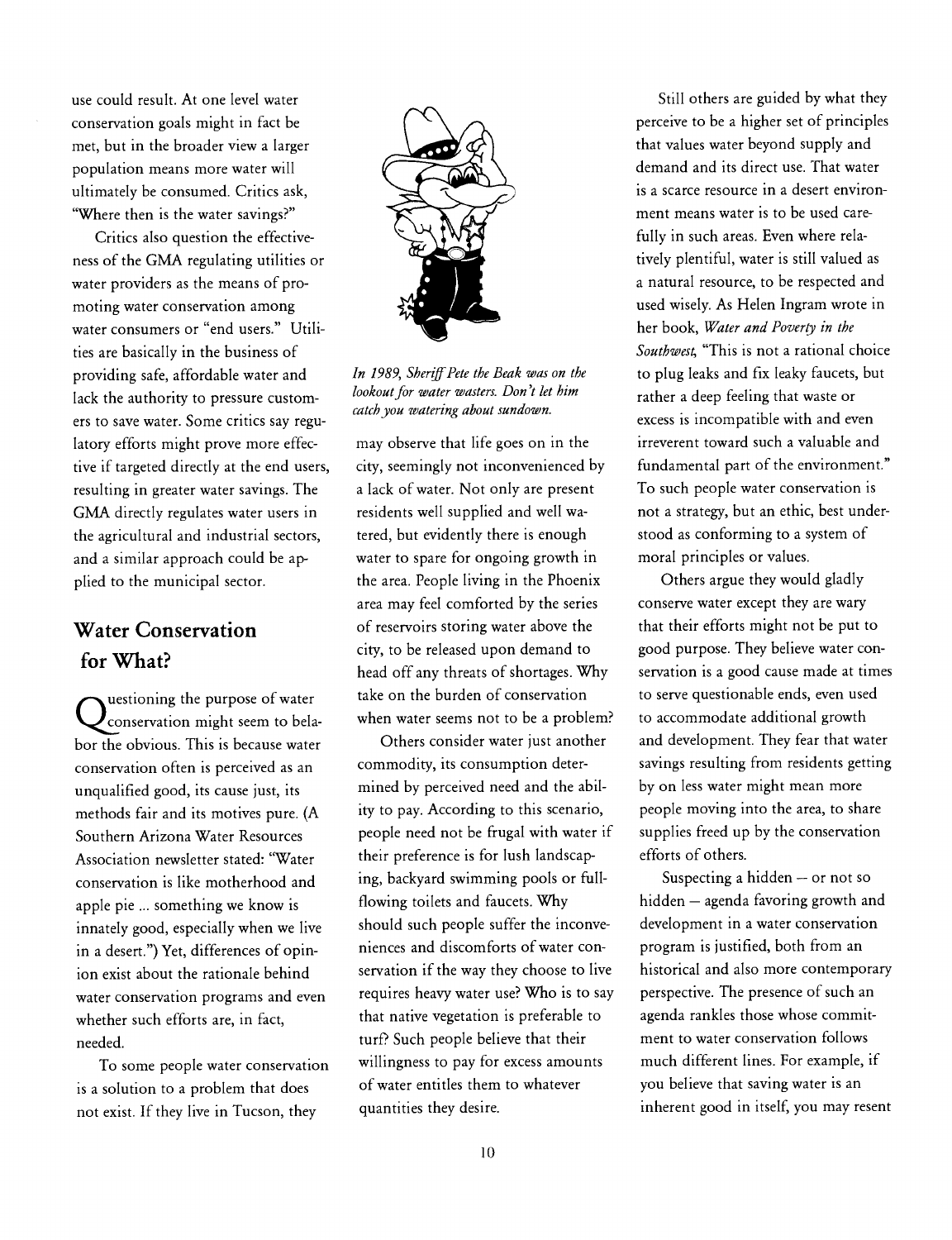water conservation used as a strategy to favor growth and development. This, however, might be a reflection of modern sensibilities. Other views prevailed in the past.

## Water Conservation Serving Growth

 $A<sup>s</sup>$  early as 1892, the Tucson City<br>The Council was discussing what could Council was discussing what could  $\frac{1}{2}$ be considered water conservation measures. At that time, the council debated limiting irrigation to nighttime hours due to water shortages. The ordinance did not pass, but the mayor did order the water supply to city parks shut off.

A decade was to go by before the Council passed in 1903 an ordinance limiting irrigation to between 5 a.m. and 8 a.m. and between 5 p.m. and 8 p.m. Violators could be fined a maximum of \$50, a significant sum at that time. In 1920, again confronting water shortages, the Council voted to limit watering to certain hours. It was at this time the Council hired a staff person to provide water conservation information to the public.

What prompted the Council to take action was a growth issue, at least as understood in those frontier days. In that now-seemingly innocent time, growth was not considered a threat to water supplies  $-$  i.e, aquifers or streams. Instead, the problem was increased population outgrowing the ability of the utility to deliver needed water resources. As a result, water conservation was stressed not to preserve supplies, but as an interim measure while the utility expanded the water delivery system.

A notice in a Tucson paper makes

this point clear. Dated June 6, 1903, a "Notice to Water Consumers" states, "Owing to the increased consumption of water so far in excess of the present means of supply, and the decrease in the underground flow to the now existing wells, it becomes necessary to curb the sprinkling and irrigation of lawns and trees, until the installation of the new pump ordered by the city." The notice included names of members of the Water Committee and graciously concluded by "...trusting that the fair-minded citizens of Tucson will bear with us in this proposition."

A variation of the above theme is to promote water conservation to avoid the financial burden of expanding present facilities, at least for the time being. In this situation, the need to expand the water delivery system to meet the demands of growth is put off by encouraging conservation. In other words, water conservation is a stopgap measure, to allow business as usual, without the utility expending great sums of money on capital expenditures. Some critics claim this was the rationale behind Tucson establishing in 1977 its Beat the Peak water conservation program. At the time it was considered an innovative program to control water use, and it attracted national attention.

The Beat the Peak program resulted from a political debacle, with a party in power deposed over a water rate increase that was intended, among other things, to control growth. Although pledged to roll back water rates, the political victors subsequently retained the increase. Once in power, they discovered that not only was the increase justified but, contrary to the original intent, the higher rates would

provide funds to increase water supplies and expand the distribution system. This would benefit future population growth. The Council, therefore, further raised the rates and for good measure initiated a water conservation program.

The Beat the Peak program thus was launched, to help manage peak load by urging citizens not to water between 4 p.m. and 8 p.m. This was to save Tucson Water, the city water utility, from having to make large capital expenditures, to the advantage of the city's bonding capacity and its potential for future growth and development. An argument to secure Beat the Peak funding stated for every dollar spent on its media message \$1, 000 would be saved on further capital expenditures.

The Beat the Peak program has changed with the times. Still in operation, the program urges other reasons for saving water than to delay the need to construct new reservoirs. The program has adopted law-abiding sensibilities, urging water conservation to meet the legal mandates of the GMA. Water savings also are urged by appeals to a desert environmental ethic.

#### Conclusion

 $\bm{D}$ water conservation know t practitioners of water conservation know there is more to water conservation than saying water. Saving water is the end result, the final product of the workings of various historical, cultural and political influences. These determine our perceptions of water, water use and therefore our commitment to water conservation. For example, water conservation can be folklore, a strategy to